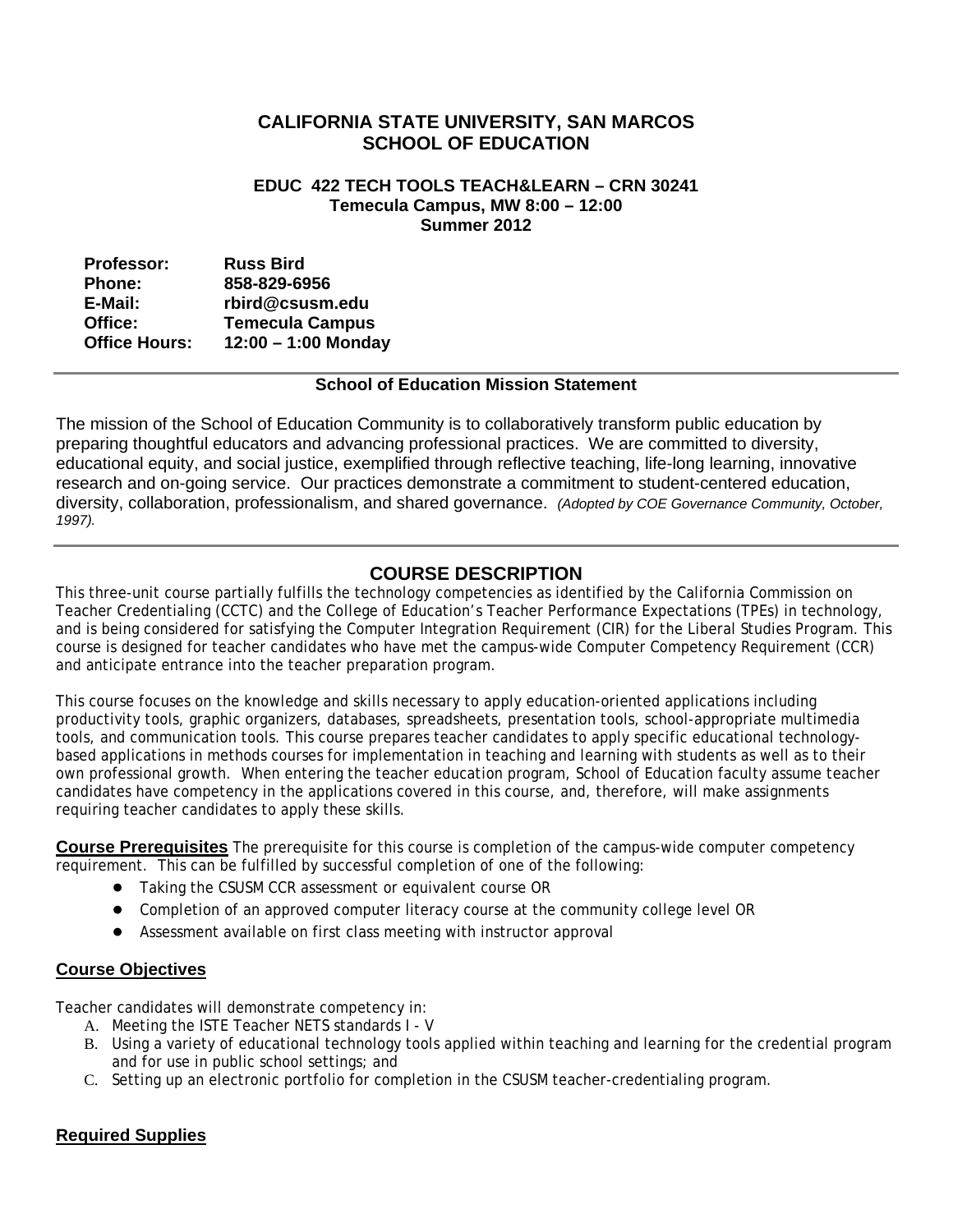NOTE: It is not necessary to purchase the educational software, as much of the specific software titles are available on the Web in demo-version and/or available on campus.

- A. ISTE Online Student Membership:  $(\$39.00)$ . Must be purchased by  $2^{nd}$  class meeting.
- B. Task Stream Registration: http://www.taskstream.com (\$25 \$129) Register by 2<sup>nd</sup> class.
- C. Use of campus email account and WebCT for course communication (provided free)
- D. Usb headset with microphone

### **Authorization to Teach English Learners**

This credential program has been specifically designed to prepare teachers for the diversity of languages often encountered in California public school classrooms. The authorization to teach English learners is met through the infusion of content and experiences within the credential program, as well as additional coursework. Students successfully completing this program receive a credential with authorization to teach English learners. *(Approved by CCTC in SB 2042 Program Standards, August 02)* 

## **STUDENT LEARNING OUTCOMES**

This course is designed to help teachers seeking the Multiple and Single Subjects Credential to develop the skills, knowledge, and attitudes necessary to assist schools and districts in implementing an effective program for all students. The successful candidate will be able to merge theory and practice in order to realize a comprehensive and extensive educational program for all students. The following TPEs are addressed in this course:

● CSUSM Local TPE 14 - Technology (Educational Technology): This is based on ISTE NETS: see below

Teaching Performance Expectation (TPE 14) is based on ISTE NETS for teachers 2008 (See Nets for Teachers for detailed information).

- 1. Facilitate and Inspire Student Learning and Creativity
- 2. Design and Develop Digital-Age Learning Experiences and Assessments
- 3. Model Digital-Age Work and Learning
- 4. Promote and Model Digital Citizenship and Responsibility
- 5. Engage in Professional Growth and Leadership

#### **California Teacher Performance Assessment (CalTPA)**

system of teacher performance assessment (TPA), to be embedded in the credential program of preparation.<br>At CSUSM this assessment system is called the CalTPA or the TPA for short. Beginning July 1, 2008 all California credential candidates must successfully complete a state-approved

To assist your successful completion of the TPA a series of informational seminars are offered over the course of the program. TPA related questions and logistical concerns are to be addressed during the seminars. Your attendance to TPA seminars will greatly contribute to your success on the assessment.

Additionally, COE classes use common pedagogical language, lesson plans (lesson designs), and unit plans (unit designs) in order to support and ensure your success on the TPA and more importantly in your credential program.

The CalTPA Candidate Handbook, TPA seminar schedule, and other TPA support materials can be found on the SOE website provided

#### **School of Education Attendance Policy**

Due to the dynamic and interactive nature of courses in the School of Education, all students are expected to attend all classes and participate actively. At a minimum, students must attend more than 80% of class time, or s/he may not receive a passing grade for the course at the discretion of the instructor. Individual instructors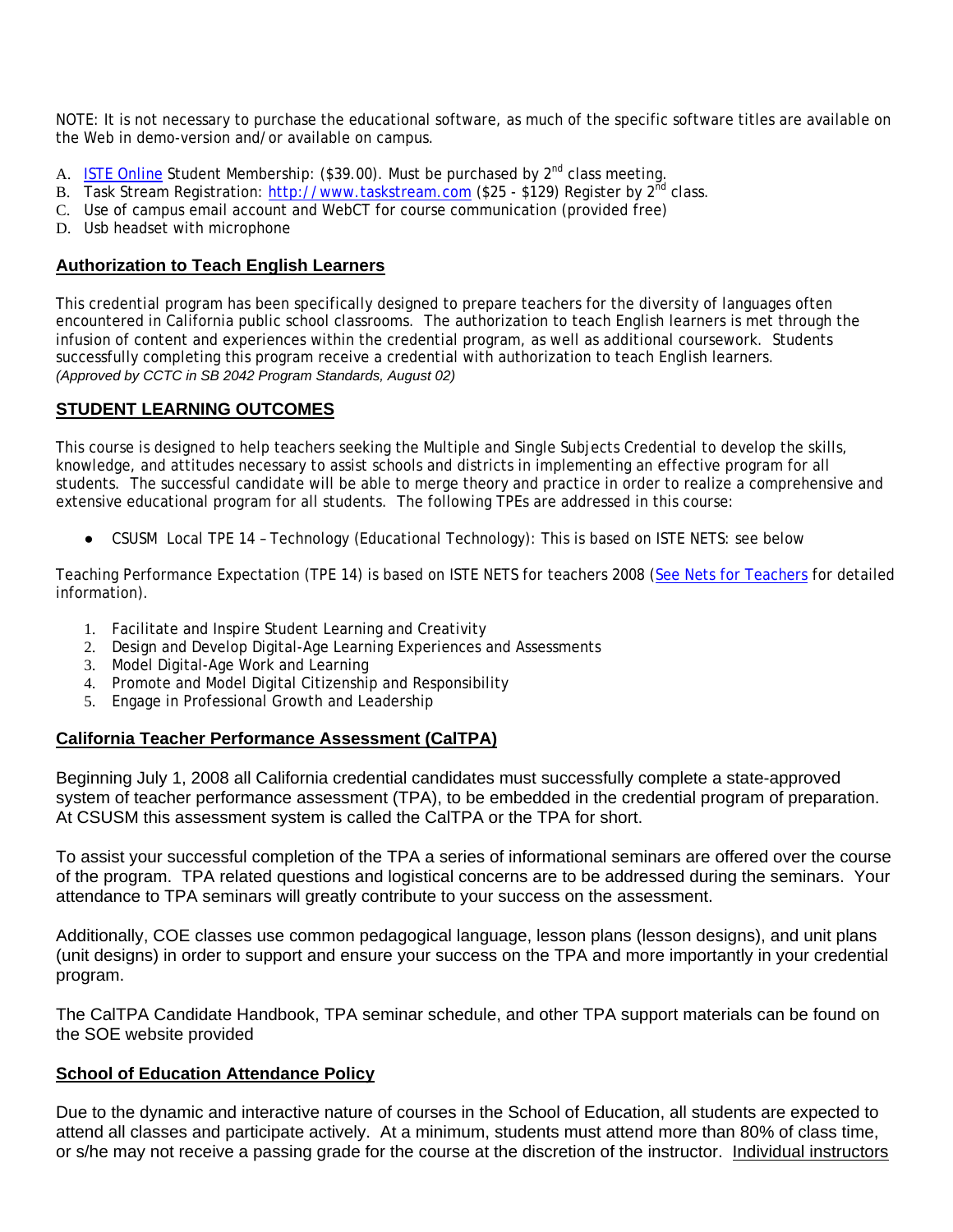should contact the instructor as soon as possible. *(Adopted by the COE Governance Community, December, 1997).* may adopt more stringent attendance requirements. Should the student have extenuating circumstances, s/he

### **Students with Disabilities Requiring Reasonable Accommodations**

Students with disabilities who require reasonable accommodations must be approved for services by providing appropriate and recent documentation to the Office of Disable Student Services (DSS). This office is located in Craven Hall 4300, and can be contacted by phone at (760) 750-4905, or TTY (760) 750-4909. Students authorized by DSS to receive reasonable accommodations should meet with their instructor during office hours or, in order to ensure confidentiality, in a more private setting.

## **Course Requirements**

Completion of all assignments listed in the course agenda/schedule according to the instructions

## **Grading Standards**

Grades are calculated in Cougar Courses. You will be able to track what your grade is at any particular time in the class. The total amount of points possible for the class is approximately 100. So the point value assignment to each assignment corresponds to the percent of the grade it is worth in the class. For example the Final Taskstream assignment is worth 25 points, thus 25% of the overall class grade.

## **All University Writing Requirement**

The university writing requirement of 2500 words will be fulfilled through the taskstream and journal writing assignments

#### **CSUSM Academic Honesty Policy**

"Students will be expected to adhere to standards of academic honesty and integrity, as outlined in the Student Academic Honesty Policy. All written work and oral presentation assignments must be original work. All ideas/materials that are borrowed from other sources must have appropriate references to the original sources. Any quoted material should give credit to the source and be punctuated with quotation marks.

Students are responsible for honest completion of their work including examinations. There will be no tolerance for infractions. If you believe there has been an infraction by someone in the class, please bring it to the instructor's attention. The instructor reserves the right to discipline any student for academic dishonesty in accordance with the general rules and regulations of the university. Disciplinary action may include the lowering of grades and/or the assignment of a failing grade for an exam, assignment, or the class as a whole."

Incidents of Academic Dishonesty will be reported to the Dean of Students. Sanctions at the University level may include suspension or expulsion from the University.

# **Plagiarism:**

As an educator, it is expected that each student will do his/her own work, and contribute equally to group projects and processes. Plagiarism or cheating is unacceptable under any circumstances. If you are in doubt about whether your work is paraphrased or plagiarized see the Plagiarism Prevention for Students website http://library.csusm.edu/plagiarism/index.html. If there are questions about academic honesty, please consult the University catalog.

#### **Electronic Communication Protocol:**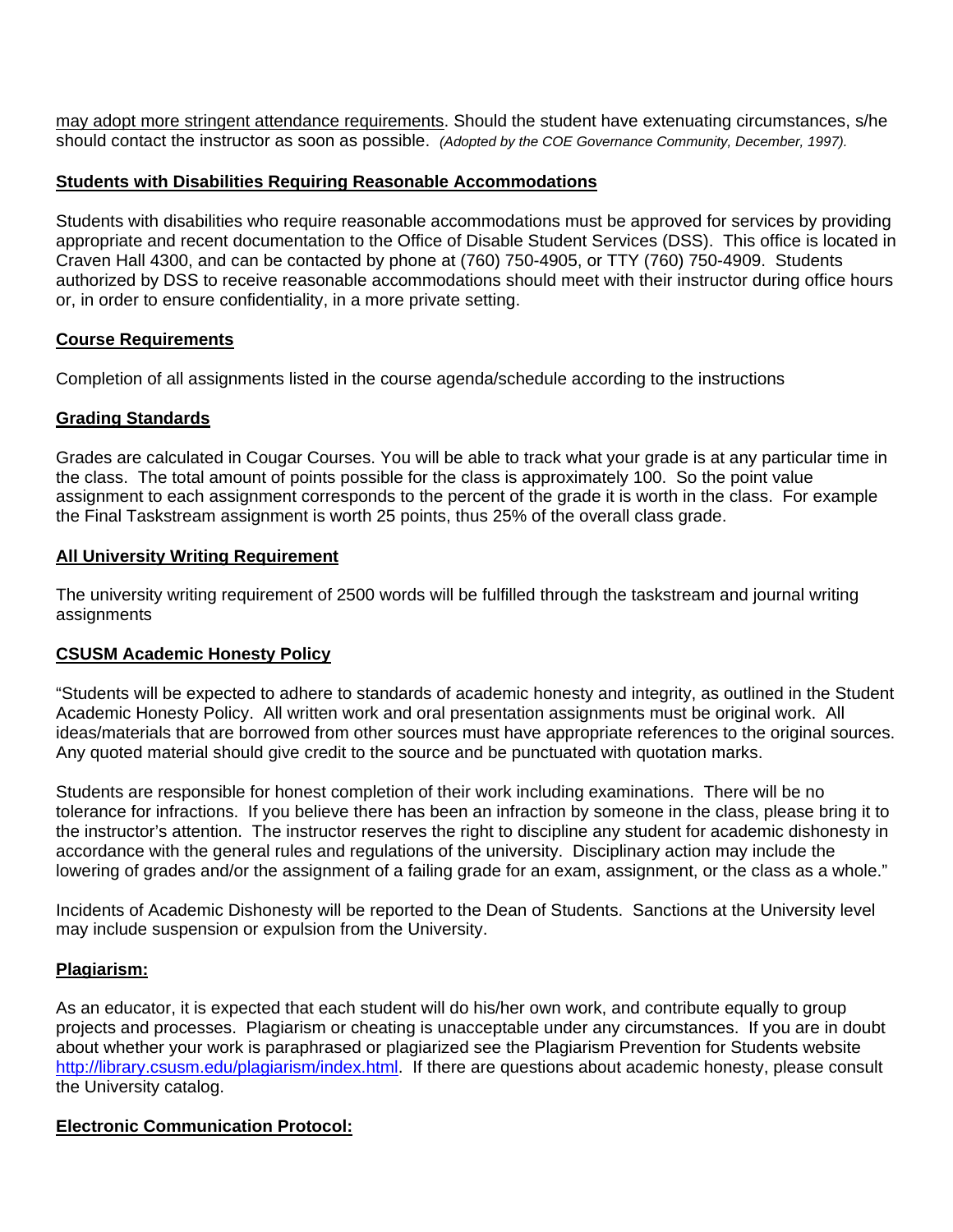Electronic correspondence is a part of your professional interactions. If you need to contact the instructor, email is often the easiest way to do so. It is my intention to respond to all received e-mails in a timely manner. Please be reminded that e-mail and on-line discussions are a very specific form of communication, with their own nuances and etiquette. For instance, electronic messages sent in all upper case (or lower case) letters, major typos, or slang, often communicate more than the sender originally intended. With that said, please be mindful of all e-mail and on-line discussion messages you send to your colleagues, to faculty members in the School of Education, or to persons within the greater educational community. All electronic messages should be crafted with professionalism and care.

Things to consider:

- Would I say in person what this electronic message specifically says?
- How could this message be misconstrued?
- Does this message represent my highest self?
- Am I sending this electronic message to avoid a face-to-face conversation?

In addition, if there is ever a concern with an electronic message sent to you, please talk with the author in person in order to correct any confusion.

## **Assignments and Assessment**

In order to successfully complete this course, the assignments must be completed at an acceptable level noted on assignment requirements and project rubrics. In addition to the assignments described below, performance assessment on the teacher candidate's ability to perform tasks using the software will be assessed. Because the content of this course contributes to passage of multiple TPEs, successful completion is imperative. Failure to successfully complete this course will prohibit a teacher candidate from continuing in the program beyond the first semester. The percentage of weight of each assignment is noted next to the description of the topic below.

| Assignment                                  | Description                                                                                                                                                                                                                                                                                                                               | Points         |
|---------------------------------------------|-------------------------------------------------------------------------------------------------------------------------------------------------------------------------------------------------------------------------------------------------------------------------------------------------------------------------------------------|----------------|
|                                             | Note: All assignments must be submitted to receive a passing grade.                                                                                                                                                                                                                                                                       |                |
| Attendance and<br>Participation             | Teacher candidates are expected to have a positive disposition toward teaching<br>and learning. They should help each other and create a positive classroom<br>environment for everyone. This means having a positive attitude in class, being<br>on time and actively engaged in discussions and activities both in class and<br>online. | $\overline{7}$ |
| <b>Discussion</b><br>Introduction           | The purpose of this assignment is for students to introduce themselves, to<br>demonstrate the ability to contribute to online discussion boards, and to apply<br>Netiquette in the process.                                                                                                                                               | 3              |
| $ISTE -$<br>Taskstream sign<br><b>up</b>    | Proof that the students have signed up for the class requirements                                                                                                                                                                                                                                                                         | $\overline{2}$ |
| Pre Edtech<br>Survery                       | Students compare growth on proficiencies for CA teachers.                                                                                                                                                                                                                                                                                 | 2              |
| Copyright                                   | The purpose of this assignment is to become familiar with software copyright<br>laws. Students will share their learning after becoming knowledgeable about<br>various issues related to ISTE NETS for Teachers, Standard VI. throughout the<br>course and are submitted near the end of the course for credit.                           | 3              |
| File Organization<br>image                  | This project involves the review of educational software. The purpose of the<br>project is to demonstrate understanding of the software in terms of student<br>academic content standards and reflecting on the user interface and<br>characteristics of the software for educational purposes.                                           | 2              |
| Google Bookmark<br>- Internet<br>Assignment | Through use of a web-based resource/tool, students will organize and manage<br>online resources for projects and share with others. This tool will allow students<br>to continue to organize and share resources throughout SOE program                                                                                                   | 4              |